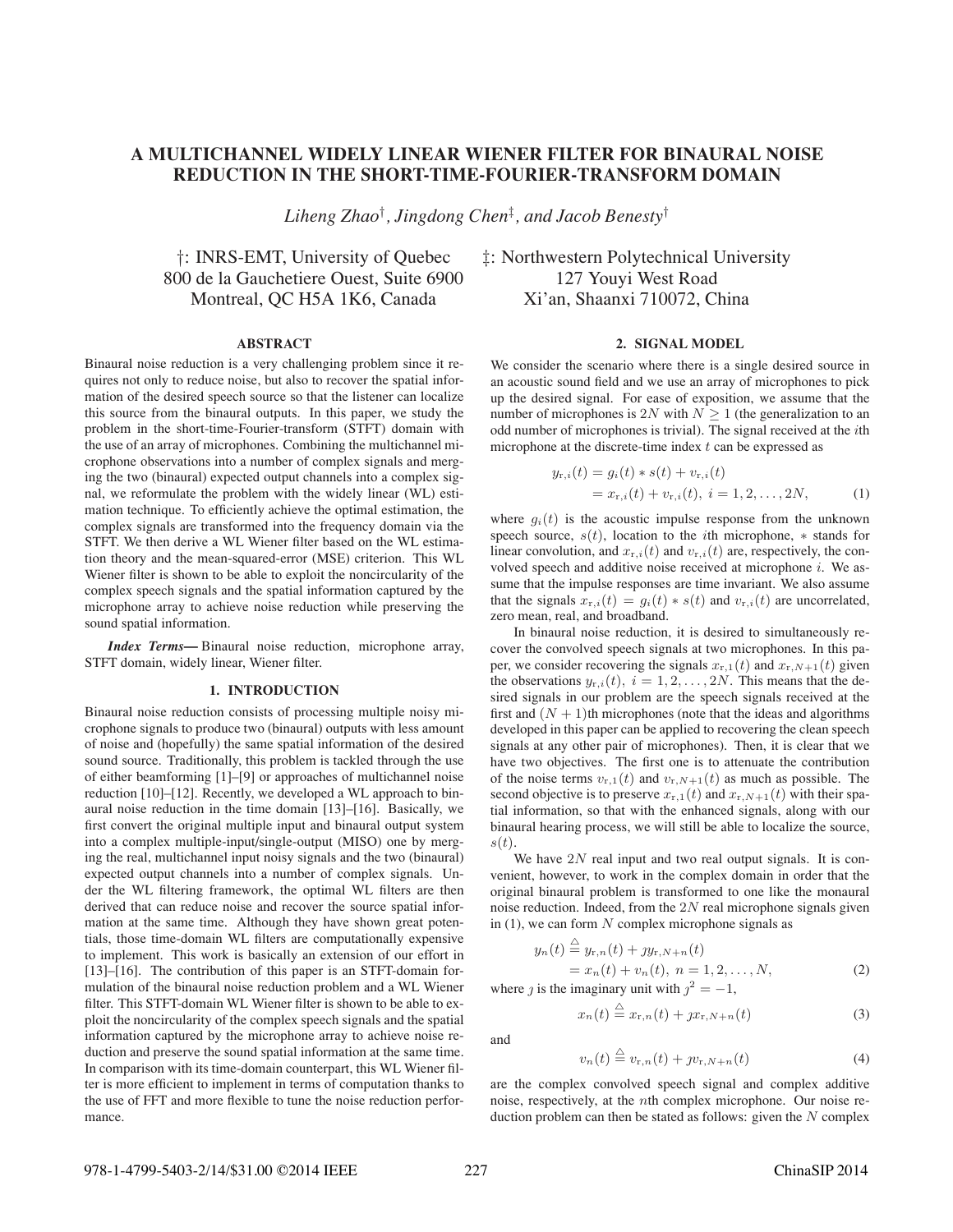microphone signals,  $y_n(t)$ ,  $n = 1, 2, ..., N$ , which are a mixture of the uncorrelated complex signals  $x_n(t)$  and  $v_n(t)$ , our goal is to recover  $x_1(t) = x_{r,1}(t) + jx_{r,N+1}(t)$  (i.e., our desired signal) the best way we can, including the phase, which is important for the localization of the source signal.

To make the noise reduction process efficient, let us work in the short-time-Fourier-transform (STFT) domain, in which the signal model in (2) is rewritten as

$$
Y_n(k,m) = X_n(k,m) + V_n(k,m), \ n = 1,2,\ldots,N,
$$
 (5)

where  $Y_n(k, m)$ ,  $X_n(k, m)$ , and  $V_n(k, m)$  are the STFTs of the complex signals  $y_n(t)$ ,  $x_n(t)$ , and  $v_n(t)$ , respectively, at frequency bin  $k \in \{0, 1, \ldots, K\}$  and time frame m. Putting the N complex signals  $Y_n(k, m)$ ,  $n = 1, 2, \dots, N$ , in (5) into a vector, we have

$$
\mathbf{y}(k,m) \stackrel{\triangle}{=} \left[ Y_1(k,m) \quad Y_2(k,m) \quad \cdots \quad Y_N(k,m) \right]^T
$$
  
=  $\mathbf{x}(k,m) + \mathbf{v}(k,m),$  (6)

where  $\mathbf{x}(k, m)$  and  $\mathbf{v}(k, m)$  are defined in a similar way to  $\mathbf{y}(k, m)$ , and  $\overline{T}$  denotes the transpose of a vector or a matrix. Now, the problem of binaural noise reduction in the STFT domain becomes one of estimating  $X_1(k, m)$  given  $y(k, m)$ .

Since  $x_n(t)$  and  $v_n(t)$  are uncorrelated by assumption, the variance of  $Y_n(k, m)$  can be written as

$$
\phi_{Y_n}(k,m) \stackrel{\triangle}{=} E[|Y_n(k,m)|^2] = \phi_{X_n}(k,m) + \phi_{V_n}(k,m), \quad (7)
$$

where  $E[\cdot]$  stands for mathematical expectation, and  $\phi_{X_n}(k,m) \stackrel{\triangle}{=}$  $E[|X_n(k,m)|^2]$  and  $\phi_{V_n}(k,m) \stackrel{\triangle}{=} E[|V_n(k,m)|^2]$  are the variances of  $X_n(k, m)$  and  $V_n(k, m)$ , respectively.

### **3. WIDELY LINEAR (WL) MODEL**

We deal with complex random variables (CRVs) in this study as seen in the signal models given in (2) and (5). It was shown in [13]– [16] that the CRVs in  $(2)$  are noncircular<sup>1</sup>, and so are the signals in (5). Since we deal with noncircular CRVs, we have to employ the so-called widely linear (WL) estimation theory [13]–[18] to estimate the desired signal,  $X_1(k, m)$ , thereby achieving noise reduction. Specifically, an estimate of  $X_1(k, m)$  should be obtained from the noisy signal vector,  $y(k, m)$ , according to

$$
\widehat{X}_1(k,m) = \mathbf{h}^H(k,m)\mathbf{y}(k,m) + {\mathbf{h}'}^H(k,m)\mathbf{y}^*(k,m)
$$
  
= 
$$
\widetilde{\mathbf{h}}^H(k,m)\widetilde{\mathbf{y}}(k,m),
$$
 (8)

where the superscripts  $<sup>H</sup>$  and  $*$  are the conjugate-transpose and con-</sup> jugate operators, respectively,  $h(k, m)$  and  $h'(k, m)$  are two complex finite-impulse-response (FIR) filters of length N, and

$$
\widetilde{\mathbf{h}}(k,m) \triangleq \left[ \begin{array}{c} \mathbf{h}(k,m) \\ \mathbf{h}'(k,m) \end{array} \right] \tag{9}
$$

and

$$
\widetilde{\mathbf{y}}(k,m) \triangleq \left[ \begin{array}{c} \mathbf{y}(k,m) \\ \mathbf{y}^*(k,m) \end{array} \right] \tag{10}
$$

are the augmented WL filter and noisy signal vector, respectively, both of length  $2N$ . Substituting (6) into (8) gives

$$
\widehat{X}_1(k,m) = \widetilde{\mathbf{h}}^H(k,m) \left[ \widetilde{\mathbf{x}}(k,m) + \widetilde{\mathbf{v}}(k,m) \right] \n= X_f(k,m) + V_{\rm rn}(k,m),
$$
\n(11)

where  $\tilde{\mathbf{x}}(k, m)$  and  $\tilde{\mathbf{v}}(k, m)$  are defined in a similar way to  $\tilde{\mathbf{y}}(k, m)$ ,  $X_f(k, m) \triangleq \widetilde{\mathbf{h}}^H(k, m)\widetilde{\mathbf{x}}(k, m)$  is the filtered clean speech, and  $V_{\rm rn}(k,m) \triangleq \widetilde{\bf h}^H(k,m)\widetilde{\bf v}(k,m)$  is the residual noise, which is uncorrelated with  $X_f(k, m)$ .

The variance of  $\widehat{X}_1(k, m)$  is

$$
\phi_{\widehat{X}_1}(k,m) \stackrel{\triangle}{=} E\left[ \left| \widehat{X}_1(k,m) \right|^2 \right] \n= \widetilde{\mathbf{h}}^H(k,m) \Phi_{\widetilde{\mathbf{y}}}(k,m) \widetilde{\mathbf{h}}(k,m) \n= \widetilde{\mathbf{h}}^H(k,m) \left[ \Phi_{\widetilde{\mathbf{x}}}(k,m) + \Phi_{\widetilde{\mathbf{v}}}(k,m) \right] \widetilde{\mathbf{h}}(k,m) \n= \phi_{X_f}(k,m) + \phi_{V_{\rm rn}}(k,m),
$$
\n(12)

where  $\phi_{X_f}(k,m) \equiv E[|X_f(k,m)|^2], \phi_{V_{\rm rn}}(k,m)$ △ =  $E[|V_{\rm rn}(k,m)|^2]$ , and  $\Phi_{\tilde{\mathbf{a}}}(k,m)$  is the correlation ma- $\mbox{trix of }\ \widetilde{\mathbf{a}}(k, m) \quad \mbox{with }\ \ \widetilde{\mathbf{a}} \quad \in \quad \{\widetilde{\mathbf{y}}, \widetilde{\mathbf{x}}, \widetilde{\mathbf{v}}\} \quad \mbox{and }\ \ \widetilde{\mathbf{a}}(k, m)$  $\triangleq$  $[A_1(k,m) \cdots A_N(k,m) A_1^*(k,m) \cdots A_N^*(k,m)]^T$ , which can be written into the following form:

$$
\mathbf{\Phi}_{\widetilde{\mathbf{a}}}(k,m) = E\Big[\widetilde{\mathbf{a}}(k,m)\widetilde{\mathbf{a}}^H(k,m)\Big]
$$
(13)

$$
= \text{diag}\left[\phi_{A_1}(k,m),\ldots,\phi_{A_N}(k,m),\phi_{A_1}(k,m),\ldots,\phi_{A_N}(k,m)\right] \times
$$

$$
\begin{bmatrix}\n1 & \rho_{A_1A_2} & \cdots & \rho_{A_1A_N} & \gamma_{A_1A_1} & \gamma_{A_1A_2} & \cdots & \gamma_{A_1A_N} \\
\vdots & \cdots & \ddots & \vdots & \vdots & \cdots & \ddots & \vdots \\
\rho_{A_NA_1} & \rho_{A_NA_2} & \cdots & 1 & \gamma_{A_NA_1} & \gamma_{A_NA_2} & \cdots & \gamma_{A_NA_N} \\
\gamma_{A_1^*A_1^*} & \gamma_{A_1^*A_2^*} & \cdots & \gamma_{A_1^*A_N^*} & 1 & \rho_{A_1^*A_2^*} & \cdots & \rho_{A_1^*A_N^*} \\
\vdots & \cdots & \cdots & \vdots & \vdots & \cdots & \ddots & \vdots \\
\gamma_{A_N^*A_1^*} & \gamma_{A_N^*A_2^*} & \cdots & \gamma_{A_N^*A_N^*} & \rho_{A_N^*A_1^*} & \rho_{A_N^*A_2^*} & \cdots & 1\n\end{bmatrix},
$$

where

$$
\rho_{A_i A_j} \triangleq \frac{E\big[A_i(k, m) A_j^*(k, m)\big]}{\phi_{A_i}(k, m)}\tag{14}
$$

is the inter-channel correlation coefficient and

$$
\gamma_{A_i A_j} \triangleq \frac{E[A_i(k, m)A_j(k, m)]}{\phi_{A_i}(k, m)} \tag{15}
$$

is the pseudo inter-channel correlation coefficient. If  $i = j$ , we call  $\gamma_{A_i A_i}$  the (second-order) circularity quotient [19], which satisfies

$$
0 \le |\gamma_{A_i A_i}| \le 1. \tag{16}
$$

The circularity coefficient measures the degree of noncircularity of  $A_i(k,m)$ . If  $A_i(k,m)$  is circular then  $|\gamma_{A_iA_i}| = 0$ . A larger value of  $|\gamma_{A_iA_i}|$  means that the signal  $A_i(k,m)$  is more noncircular.

### **4. WL WIENER FILTER**

In order to derive the WL Wiener filter, we first define the meansquared-error (MSE) criterion.

The error between the desired signal,  $X_1(k, m)$ , and its estimate is defined as

$$
\mathcal{E}(k,m) \triangleq \widehat{X}_1(k,m) - X_1(k,m)
$$
  
=  $\widetilde{\mathbf{h}}^H(k,m)\widetilde{\mathbf{y}}(k,m) - X_1(k,m).$  (17)

<sup>&</sup>lt;sup>1</sup>For the definition of circularity and how to measure it, see [19]–[21].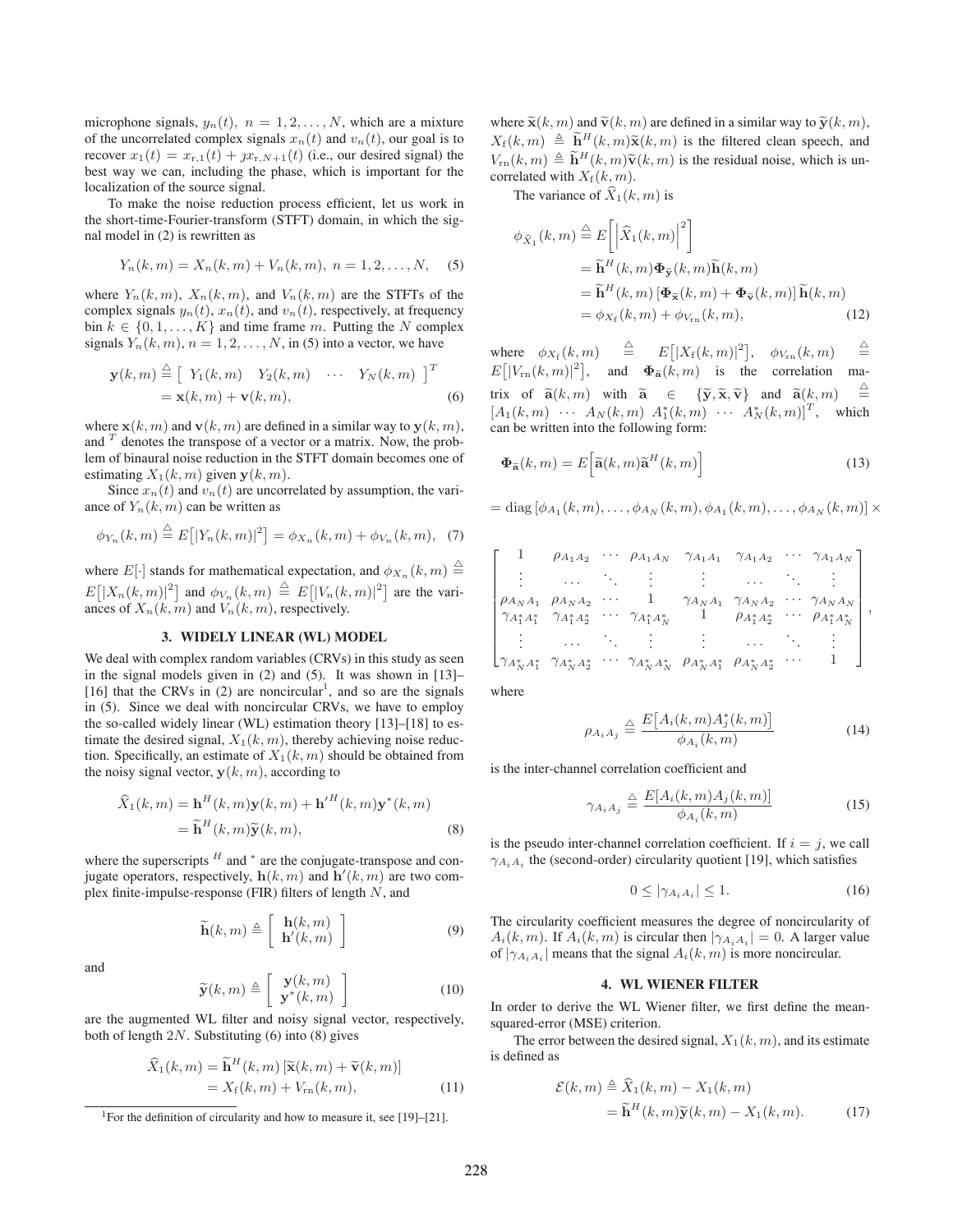The subband MSE criterion is then given by

$$
J\left[\widetilde{\mathbf{h}}(k,m)\right] \triangleq E\left[|\mathcal{E}(k,m)|^2\right]
$$

$$
= E\left[\left|\widetilde{\mathbf{h}}^H(k,m)\widetilde{\mathbf{y}}(k,m) - X_1(k,m)\right|^2\right]. \quad (18)
$$

Now taking the gradient of  $J\left[\mathbf{\widetilde{h}}(k,m)\right]$  with respect to  $\mathbf{\widetilde{h}}(k,m)$  and equating the result to zero, we obtain the optimal WL Wiener filter:

$$
\widetilde{\mathbf{h}}_{\mathbf{W}}(k,m) = \mathbf{\Phi}_{\widetilde{\mathbf{y}}}^{-1}(k,m)\mathbf{\Phi}_{\widetilde{\mathbf{x}}}(k,m)\mathbf{i}_1
$$
\n
$$
= \left[\mathbf{I} - \mathbf{\Phi}_{\widetilde{\mathbf{y}}}^{-1}(k,m)\mathbf{\Phi}_{\widetilde{\mathbf{v}}}(k,m)\right]\mathbf{i}_1, \tag{19}
$$

where  $\mathbf{i}_1$  is the first column of the identity matrix **I** of size  $2N \times 2N$ .

# **5. PERFORMANCE MEASURES**

In this section, we give two performance metrics that will be applied to evaluate the performance of the WL Wiener filter, i.e., the signalto-noise ratio (SNR) and the speech distortion index. The former measures the amount of noise reduction while the latter quantifies the amount of speech distortion.

With the signal model given in (2), we define the input SNR (i.e., the SNR at the first microphone pair) as

$$
iSNR \stackrel{\triangle}{=} \frac{E\left[|x_1(t)|^2\right]}{E\left[|v_1(t)|^2\right]}.
$$
\n(20)

After noise reduction, the enhanced signal consists of two components: the filtered desired signal,  $x_f(t)$ , which is reconstructed from  $X_f(k, m)$  and the residual noise,  $v_{\rm rn}(t)$ , which is synthesized from  $V_{\rm rn}(k,m)$ . So, the output SNR can be defined as

$$
oSNR \stackrel{\triangle}{=} \frac{E\left[|x_{\rm f}(t)|^2\right]}{E\left[|v_{\rm rn}(t)|^2\right]}.\tag{21}
$$

A noise reduction filter is expected to improve the SNR; so the output SNR should be larger than the input SNR.

Since the noise reduction filter may distort the desired speech, we adopt the speech distortion index to quantify the distortion level of the desired signal [22], [23], i.e.,

$$
v_{\rm sd} \stackrel{\triangle}{=} \frac{E\left[|x_{\rm f}(t) - x_1(t)|^2\right]}{E\left[|x_1(t)|^2\right]}.
$$
 (22)

A larger value of  $v_{sd}$  corresponds to a higher level of speech distortion.

Note that in our evaluation, we compute the SNRs and the speech distortion index using a long-time average, i.e., replacing the expectation operator with a time average. We should point out that the subband SNRs and the subband speech distortion index can also be defined to evaluate the WL Wiener filter; but we will not present them here due to space limitation.

#### **6. EXPERIMENT 6.1. Experimental Setup**

We conduct experiments in a reverberant room that is simulated using Lehmann's image-source method [24], [25]. The room is a rectangular one with size of 6700 mm long by 6100 mm wide by 2900 mm high. The floor layout of the room setup is illustrated in Fig. 1. For convenience, positions in the floor plan are designated by  $(x, y)$  coordinates with reference to the northwest corner and corresponding to millimeters along the (North, West) walls. An equispaced linear microphone array consisting of six omnidirectional



**Fig. 1**. Floor layout of the room setup (coordinate values measured in millimeters).

**Table 1**. Reconstruction error (i.e., the error between the original signal and the reconstructed one) with the overlap add technique (the overlap between two neighboring frames is 75%).

| Window size (sample) | 64 | 128 | 256     |  |
|----------------------|----|-----|---------|--|
| Error $(dB)$         |    |     | $-86.5$ |  |

microphones is employed in the measurement. The first microphone is at M1 (3237, 500) and the last one at M6 (3737, 500). A loudspeaker, simulating the source signal, is placed at one of the four positions from P1 (337, 1938) to P4 (3337, 1938). The four positions are uniformly spaced along the line connecting P1 and P4. The elevation of the microphone array is 1400, while it is 1600 for the source positions. Using Lehmann's model, we generate the impulse responses from the source positions to the microphones in a condition where the reverberation time  $T_{60}$  is 0.2 s.

### **6.2. Algorithm Implementation**

The WL Wiener filter is implemented in the STFT domain. We first divide the noisy signals into short frames with an overlap of 75% between two consecutive frames. Then, each frame of the noisy signals is transformed into the frequency domain using the fast Fourier transform (FFT). Subsequently, a WL Wiener filter is designed and applied to the noisy STFT coefficients in each subband. Finally, the enhanced binaural signal is reconstructed in the time domain using the inverse FFT (IFFT) and overlap-add technique. Note that we deal with complex signals in both the time and frequency domains, the overlap add reconstruction and the aliasing problem due to circular convolution are slightly different from those in traditional noise reduction in the STFT domain. We will not discuss the aliasing problem in this paper due to space limitation. But just as in the traditional approach, we apply a real-valued Kaiser window in both the analysis and synthesis steps to reduce the aliasing effect. Table 1 presents the reconstruction error (i.e., the error between the original signal and the reconstructed one without applying any filter) for different frame lengths. One can see that the overlap add technique achieves a good reconstruction accuracy with the use of a Kaiser window.

To implement the WL Wiener filter in (19), we need to know the  $\Phi_{\widetilde{\mathbf{y}}}(k,m)$  and  $\Phi_{\widetilde{\mathbf{y}}}(k,m)$  matrices. In our experiments, we compute  $\Phi_{\tilde{\mathbf{v}}}(k, m)$  and  $\Phi_{\tilde{\mathbf{v}}}(k, m)$  using a short-time average on the P most recent frames of the corresponding signals. In other words, the noise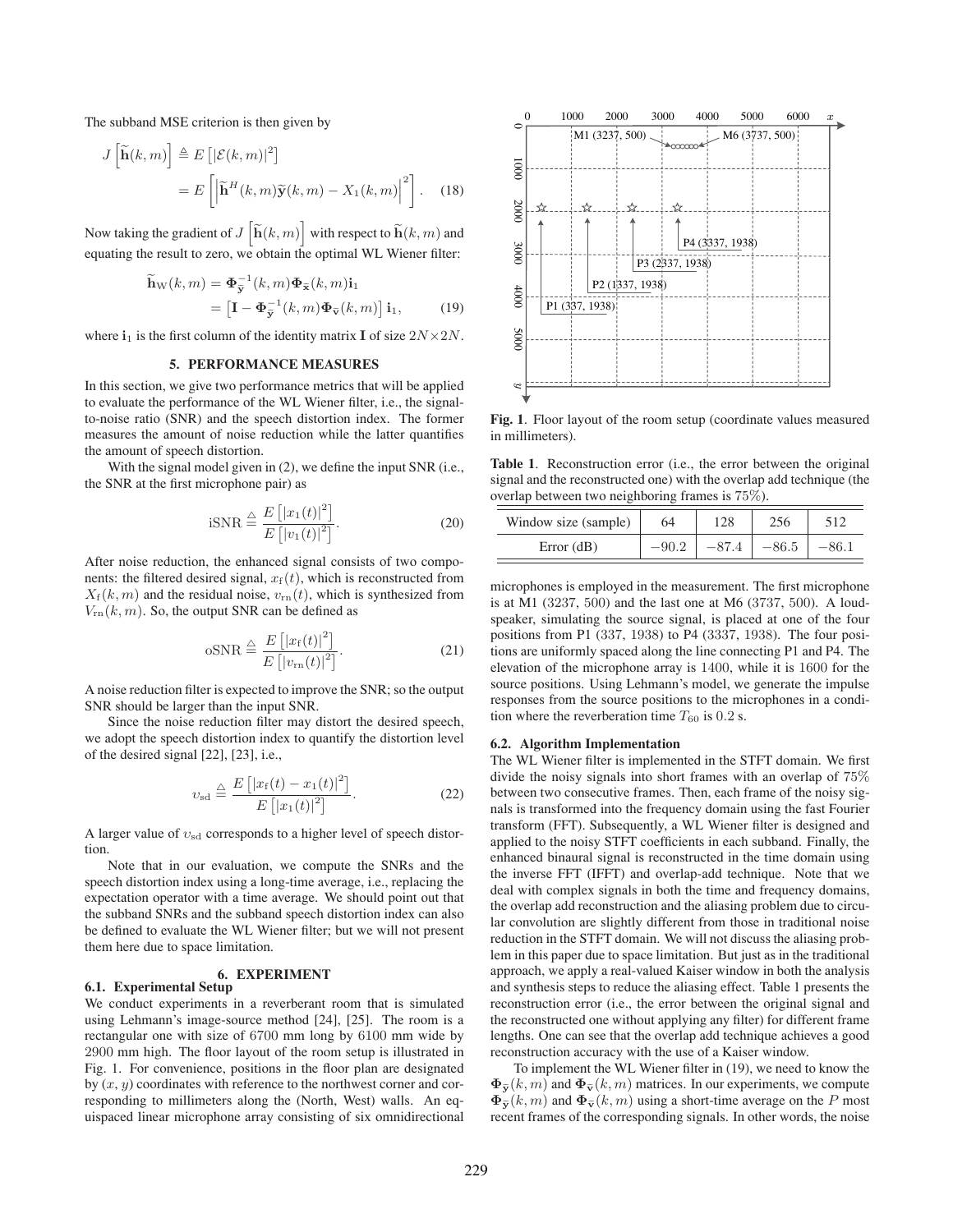

**Fig. 2**. Noise reduction performance of the WL Wiener filter as a function of  $P$  for three different values of  $N$ . The input SNR is 5 dB, the frame length is 128 (16 ms), and the overlap is 75%.

estimation problem is put aside.

#### **6.3. Experimental Result**

In our experiments, the source is a speech signal recorded from a female speaker in a quiet office environment, which is sampled at 8 kHz. To simulate a moving speech source, we change its position every 4 seconds, first from P1 to P4, and then back. The microphone signals are generated by convolving the source signal with the corresponding impulse responses. White Gaussian noise is then added to control the input SNR.

We study the performance of the WL Wiener filter as a function of the number of pairs of microphones, i.e.,  $N = 1, 2, 3$ . To make the results comparable, we use the 1st and 4th microphones in the array when  $N = 1$ , and the 1st, 2nd, 4th, and 5th microphones when  $N = 2$ . The input SNR is 5 dB, the frame length (same as the FFT size) is 128 (16 ms), and the number of frames that is used to compute the correlation matrices varies between 2 and 40, i.e.,  $P \in [2, 40]$ . To evaluate the performance of the WL Wiener filter, we compute the output SNR, i.e., oSNR and the speech distortion index  $v_{sd}$  using a long-time average. Figure 2 plots oSNR and  $v_{sd}$ for different number of microphones as a function of P.

When the number of frames used to compute the signal correlation matrices is small (e.g.,  $P < 6$ ), the estimated correlation matrices are not accurate and the statistics estimation error affects the performance of the WL Wiener filter. As more frames are used, the correlation matrix estimates are more accurate. Therefore, one can see that the performance of the WL Wiener filter first increases with the value of P. However, when P is large (e.g.,  $P > 14$ ), if we continue to increase its value, the noise reduction performance does no longer improve, or sometimes degrades slightly. This is due to the fact that the estimated correlation matrices cannot follow the timevarying statistics of the speech signal if  $P$  is too large. One can see that the best performance of the WL Wiener filter for each studied value of  $N$  is achieved with a moderate value of  $P$ . Comparing the best performance of the WL Wiener filter for different values of N, one can see that the WL Wiener filter with more microphones (cor-



**Fig. 3**. The contours of the cross-correlation functions between the 1st and the 4th channels: (a) clean speech; (b) noisy speech  $(iSNR = 5$  dB); and (c) the enhanced speech by the WL Wiener filter with 6 microphones (i.e.,  $N = 3$ ).

responding to a larger N) performs better. However, as the value of  $N$  increases, we need a larger  $P$  to achieve the optimal performance. This result can be explained as follows. With a larger value of N, the WL Wiener filter can exploit the spatial information from more microphones to produce better performance. However, with a larger N, the signal correlation matrices are larger in size and, therefore, require more data samples for accurate estimation.

To visualize the spatial information recovery with the WL Wiener filter, we compute the cross-correlation function between the enhanced binaural (the 1st and 4th microphones) signals and compare it to those of the clean and noisy speech. The cross-correlation functions are computed every 256 ms using a short-time average. The contours of the computed cross-correlation functions are plotted in Fig. 3, where the lag time corresponding to the maximal value of the cross-correlation function shows the position of the speech source. One can see that the noise has considerably changed the spatial information of the speech source. The WL Wiener filter does not only mitigate the noise effect, but also recovers the source spatial information.

# **7. CONCLUSIONS**

In this paper, we studied the problem of binaural noise reduction with an array of microphones in the STFT domain. We first modeled the problem into a complex MISO system by merging the multichannel observation signals and the two (binaural) expected output channels into complex signals. The complex signals are then transformed into the frequency domain via the STFT. Under the WL framework, a WL Wiener filter based on the WL estimation theory and the MSE criterion is designed and applied to the STFT coefficients to achieve noise reduction. It is shown that this WL Wiener filter is able to exploit the noncircularity of the complex speech signals and the spatial information captured by the microphone array to achieve noise reduction and preserve the sound spatial information at the same time. The more the number of microphones, the better is the performance of binaural noise reduction.

## **8. REFERENCES**